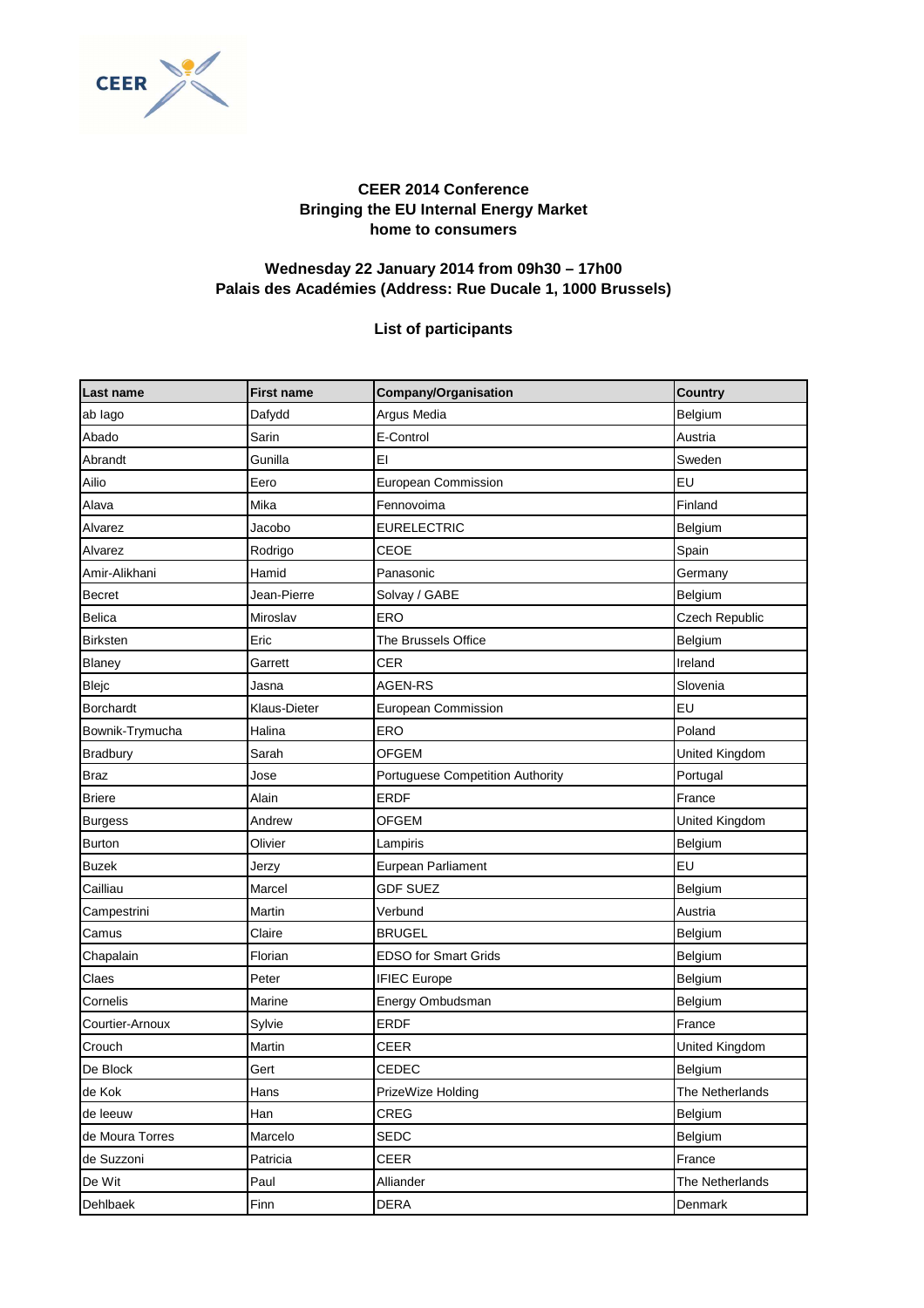

| Denoble-Mayer   | Sylvie         | <b>GDF Suez</b>                    | France          |
|-----------------|----------------|------------------------------------|-----------------|
| Detand          | Maria-Isabella | <b>CREG</b>                        | Belgium         |
| Dialynas        | Evangelos      | <b>RAE</b>                         | Greece          |
| Diaz-Llanos     | Jaime          | Red Electrica de Espana            | Spain           |
| Doennem         | Anne           | <b>NVE</b>                         | Norway          |
| Dolige          | Sebastien      | <b>EURELECTRIC</b>                 | Belgium         |
| Donath          | Heyko          | E.ON SE                            | Germany         |
| Donnelly        | Stuart         | <b>Schneider Electric</b>          | United Kingdom  |
| Dreessen        | Gaston         | Enexis                             | The Netherlands |
| Earl            | James          | <b>CEER Secretariat</b>            | Belgium         |
| Eliopoulos      | Constantinos   | CERA                               | Cyprus          |
| Enriquez        | Abel           | <b>ENAGAS</b>                      | Spain           |
| Esko            | Marelle        | Eesti Energia                      | Estonia         |
| <b>Esteves</b>  | Jorge          | <b>ERSE</b>                        | Portugal        |
| Fauconnier      | Marie-Pierre   | <b>CREG</b>                        | Belgium         |
| Felzinger       | Fernand        | <b>IFIEC Europe</b>                | Belgium         |
| Fernandez Perez | Maria          | <b>CNMC</b>                        | Spain           |
| Florou          | Katerina       | Sciences Po Law School             | France          |
| Garcia          | Marilo         | <b>ENDESA</b>                      | Spain           |
| Geitona         | Fay            | ACER                               | Slovenia        |
| Ghighny         | Francis        | Commission Wallonne Pour l'Energie | Belgium         |
| Gildea          | Joseph         | OFGEM                              | United Kingdom  |
| Gimeno          | Carmen         | <b>GEODE</b>                       | Belgium         |
| Glachant        | Jean Michel    | Florence School of Regulation      | Italy           |
| Glorieux        | Jacques        | <b>INTER-REGIES</b>                | Belgium         |
| Glover          | David          | GEODE                              | Belgium         |
| Golding         | Matt           | <b>National Grid</b>               | United Kingdom  |
| Goyens          | Monique        | <b>BEUC</b>                        | Belgium         |
| Grall           | Nina           | <b>Energy Community</b>            | Austria         |
| Granström       | Per-Olof       | <b>EDSO for Smart Grids</b>        | Belgium         |
| Hallberg        | Per            | SwedEnergy                         | Sweden          |
| Halldearn       | David          | <b>Energy Market Insights</b>      | United Kingdom  |
| Hemetsberger    | Walburga       | Verbund                            | Austria         |
| Henley          | Shane          | EY                                 | United Kingdom  |
| Hennig          | Eva            | Thuega                             | Germany         |
| Heremans        | Barbara        | CREG                               | Belgium         |
| Hernandez       | Fernando       | <b>CNMC</b>                        | Spain           |
| Hierzig         | Camille        | <b>ILR</b>                         | Luxembourg      |
| Hirst           | David          | Ainsty Risk Consulting             | United Kingdom  |
| Hodgson         | Robert         | Montel                             | Norway          |
| Immovilli       | Monica         | Edison S.p.A                       | Italy           |
| <b>Irklis</b>   | Rolands        | <b>PUC</b>                         | Latvia          |
| Isabelle        | Jacques Andy   | <b>Wolf Theiss</b>                 | Hungary         |
| Jourde          | Florent        | <b>EDF</b>                         | France          |
| Jureković       | Tomislav       | <b>HERA</b>                        | Croatia         |
| Kaljee          | Roel           | Energie-Nederland                  | The Netherlands |
| Kasumi          | Takao          | Tokyo Gas Co.                      | France          |
| Keay-Bright     | Sarah          | The Regulatory Assistance Project  | Belgium         |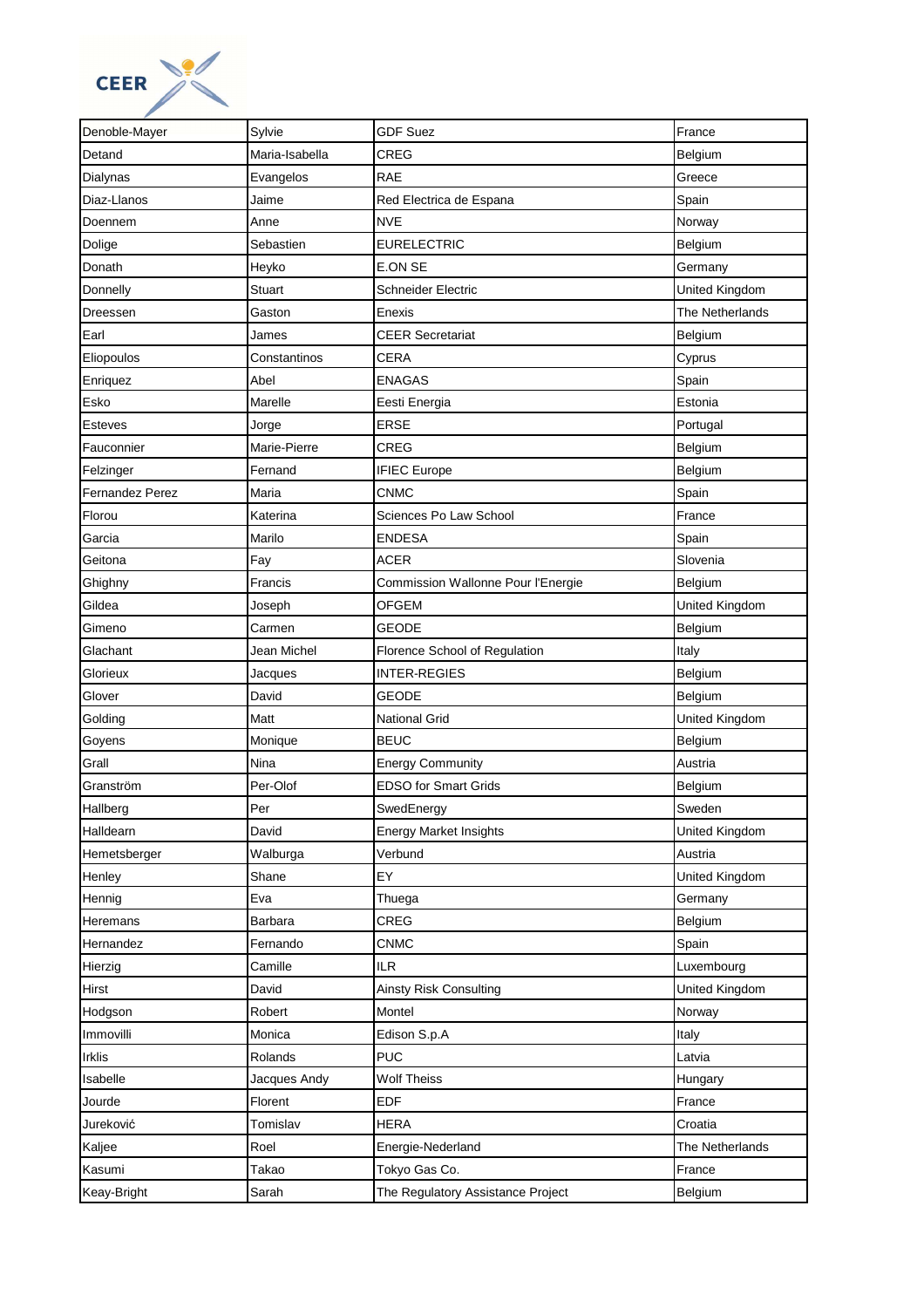

| Klijn           | Maarten       | <b>ACM</b>                            | The Netherlands |
|-----------------|---------------|---------------------------------------|-----------------|
| Knight          | Nathan        | Interel                               | Belgium         |
| Kolesnik        | Alexey        | <b>NP Market Council</b>              | Russia          |
| Kollau          | Michaela      | E-Control                             | Austria         |
| Kopac           | Janez         | <b>Energy Community</b>               | Austria         |
| Korjenic-pierre | Jasmina       | <b>EDF</b>                            | France          |
| Krocker         | Andrej        | Verbundnetz Gas                       | Belgium         |
| Kroll           | Annette       | Electrabel GDF SUEZ                   | Belgium         |
| Kuen            | Nicolas       | GDF SUEZ Energy Europe                | Belgium         |
| Kukke           | Monika        | <b>GLIMSTEDT</b>                      | Estonia         |
| Kupferschmitt   | Anna          | Freshfields Bruckhaus Deringer        | Belgium         |
| Kurobe          | Akio          | Panasonic Corporation                 | Japan           |
| Kus             | Piotr         | GAZ-SYSTEM S.A.                       | Poland          |
| Kuzmic          | Bojan         | <b>AGEN-RS</b>                        | Slovenia        |
| Kvalvaag        | Heidi         | <b>NVE</b>                            | Norway          |
| Kyprianides     | Kypros        | <b>CERA</b>                           | Cyprus          |
| Lacher          | Eva           | E-Control                             | Austria         |
| Lenders         | Jan Willem    | <b>BDEW</b>                           | Germany         |
| Lewis           | Philip        | VaasaETT                              | Finland         |
| Lewis           | Adrian        | <b>National Grid</b>                  | United Kingdom  |
| Locquet         | Koen          | CREG                                  | Belgium         |
| Lorge           | Valerie       | European Commission                   | EU              |
| Lorubio         | Giuseppe      | <b>EURELECTRIC</b>                    | Belgium         |
| Loudon          | Margot        | Eurogas                               | Belgium         |
| Lucio Villegas  | Antonio       | Red Electrica de Espana               | Spain           |
| Luis Ruiz       | Teresa        | <b>ENDESA</b>                         | Spain           |
| Maes            | Tom           | CREG                                  | Belgium         |
| Makare          | Lija          | <b>PUC</b>                            | Latvia          |
| Maldre          | Tiina         | <b>ECA</b>                            | Estonia         |
| Mandatova       | Pavla         | <b>EURELECTRIC</b>                    | Belgium         |
| Marin           | Nadia         | European Commission                   | EU              |
| Marques         | Vitor         | <b>ERSE</b>                           | Portugal        |
| May             | Jane          | <b>Energy Networks Association</b>    | United Kingdom  |
| McCoy           | Natalie       | <b>CEER Secretariat</b>               | Belgium         |
| Merkel          | Christoph     | <b>Merkel Energy</b>                  | Germany         |
| Mills           | Jennifer      | OFGEM                                 | United Kingdom  |
| Mogg            | Lord          | CEER                                  | United Kingdom  |
| Mohd            | Alaa          | Panasonic                             | Germany         |
| Murphy          | Lauren        | <b>CEER Secretariat</b>               | Belgium         |
| Müther          | Daniel        | <b>BNetzA</b>                         | Germany         |
| Mutlu           | <b>Bulent</b> | Enerjisa                              | Turkey          |
| Nakabayashi     | Nobuo         | <b>JEPIC</b>                          | Japan           |
| Norstedt        | Daniel        | EI                                    | Sweden          |
| Nyenhuis        | Malte         | <b>BDEW</b>                           | Germany         |
| Nyikos          | Attila        | <b>MEKH</b>                           | Hungary         |
| Ocana           | Antonio       | <b>CEER Secretariat</b>               | Belgium         |
| Ochu            | Elozona       | <b>ACM</b>                            | The Netherlands |
| Odyakmaz        | Necmi         | Baskent Elektrik Distribution Company | Turkey          |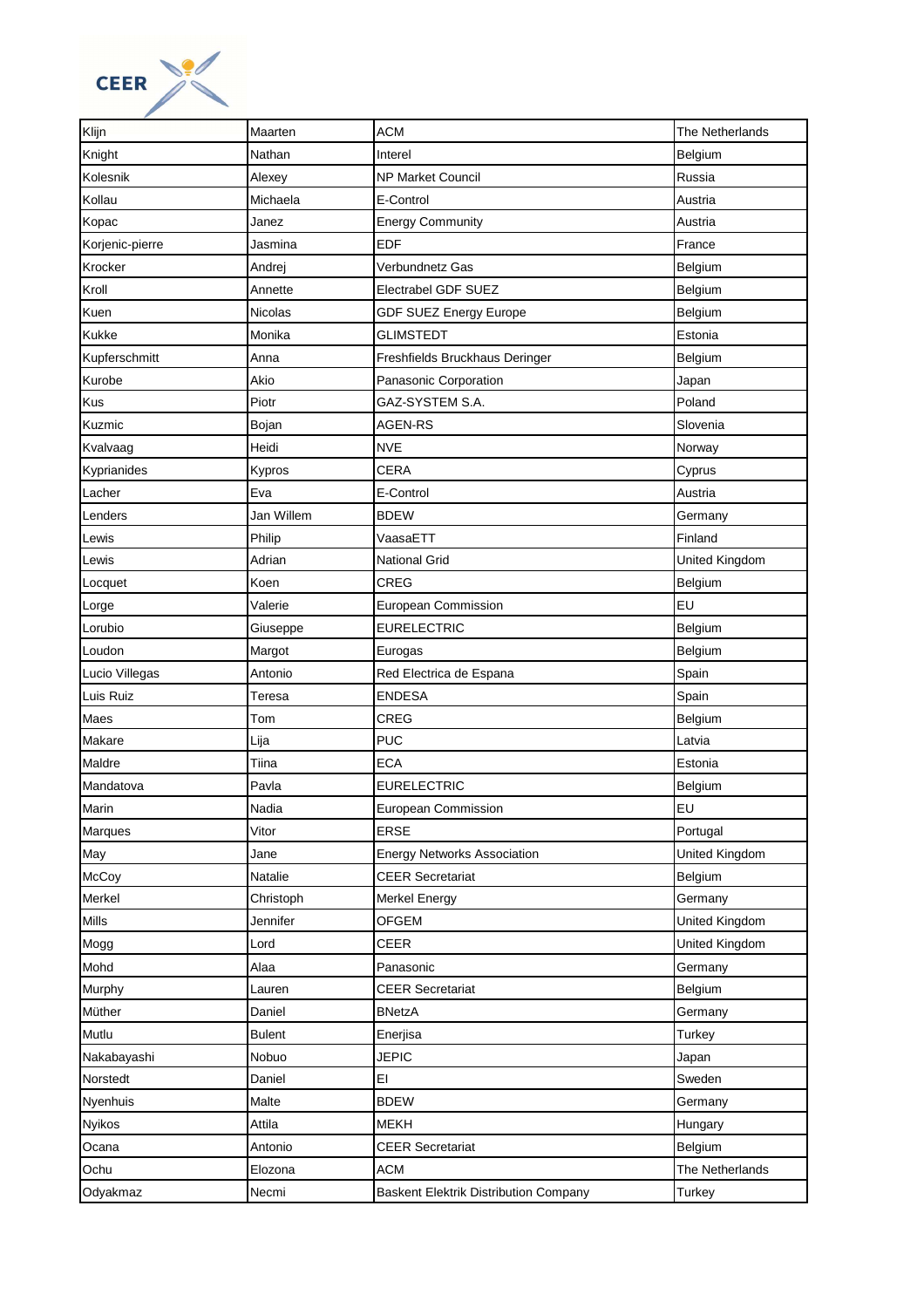

| Panek            | Jan           | <b>European Commission</b>                 | EU              |
|------------------|---------------|--------------------------------------------|-----------------|
| Papadopoulos     | Christos      | Energy Exemplar (Europe)                   | United KIngdom  |
| Perrot           | Delphine      | <b>EDF</b>                                 | France          |
| Pierreux         | Nicolas       | <b>APX Group</b>                           | Belgium         |
| Pinet            | Clementine    | <b>GDF SUEZ</b>                            | Belgium         |
| Pototschnig      | Alberto       | <b>ACER</b>                                | Slovenia        |
| Preinstorfer     | Dietmar       | E-Control                                  | Austria         |
| Prime            | John          | National Grid                              | United Kingdom  |
| Ranscombe        | Heidi         | Consumer Futures                           | United Kingdom  |
| Raoux            | Alain         | <b>UPRIGAZ</b>                             | France          |
| Regan            | Noel          | Eurogas                                    | Belgium         |
| Rico             | Gema          | CNMC                                       | Spain           |
| Rizzo            | Anthony       | <b>MRA</b>                                 | Malta           |
| Roesch           | Alexandre     | European Photovoltaic Industry Association | Belgium         |
| Romieu           | Michel        | <b>UPRIGAZ</b>                             | France          |
| Roulland         | Delphine      | $g(+)$ europe                              | Belgium         |
| Sanchez Jimenez  | Manuel        | <b>European Commission</b>                 | EU              |
| Schusterova      | Martina       | <b>CEER Secretariat</b>                    | Belgium         |
| Shammas          | Georgios      | CERA                                       | Cyprus          |
| Shortall         | Una           | <b>CEER Secretariat</b>                    | Belgium         |
| Silva Santos     | Alexandre     | <b>ERSE</b>                                | Portugal        |
| Simon            | Cliff         | <b>Energy Experts</b>                      | Belgium         |
| Sinobas          | Beatriz       | <b>European Commission</b>                 | Belgium         |
| Smith            | David         | <b>Energy Networks Association</b>         | United Kingdom  |
| Stajnarova       | Monika        | <b>BEUC</b>                                | Belgium         |
| <b>Stamatis</b>  | Konstantinos  | <b>European Commission</b>                 | Belgium         |
| Starkeviciute    | Raminta       | <b>CEER Secretariat</b>                    | Belgium         |
| Staschus         | Konstantin    | <b>ENTSO-E</b>                             | Belgium         |
| Strömbäck        | Jessica       | <b>Smart Energy Demand Coalition</b>       | Finland         |
| Studemann        | Dirk-Christof | EnBW Energie Baden-Württemberg             | Germany         |
| Sundberg         | Sara          | EI                                         | Sweden          |
| Szymanska        | Agnieszka     | Ministry of Economy                        | Poland          |
| ten Berge        | Hans          | <b>EURELECTRIC</b>                         | Belgium         |
| Termini          | Valeria       | AEEG                                       | Italy           |
| <b>Theiss</b>    | Johannes      | Steltemeier & Rawe                         | Belgium         |
| Thies            | Frauke        | EPIA                                       | Belgium         |
| Thomadakis       | Michael       | <b>RAE</b>                                 | Greece          |
| Titievskaia      | Jana          | Aula Europe                                | Belgium         |
| Tomašić Škevin   | Sonja         | HERA                                       | Croatia         |
| Tual             | Roland        | SEDC                                       | Belgium         |
| Vadasz Nilsson   | Anne          | EI                                         | Sweden          |
| Vaitkus          | Vygantas      | <b>NCC</b>                                 | Lithuania       |
| van der Welle    | Adriaan       | <b>ECN</b>                                 | The Netherlands |
| Van Evercooren   | Dirk          | VREG                                       | Belgium         |
| Van Hauwermeiren | Geert         | CREG                                       | Belgium         |
| Veldeman         | Valerie       | Eandis                                     | Belgium         |
| Verhelst         | Clara         | 3E                                         | Belgium         |
| Verheust         | Pascale       | European Energy Forum                      | Belgium         |